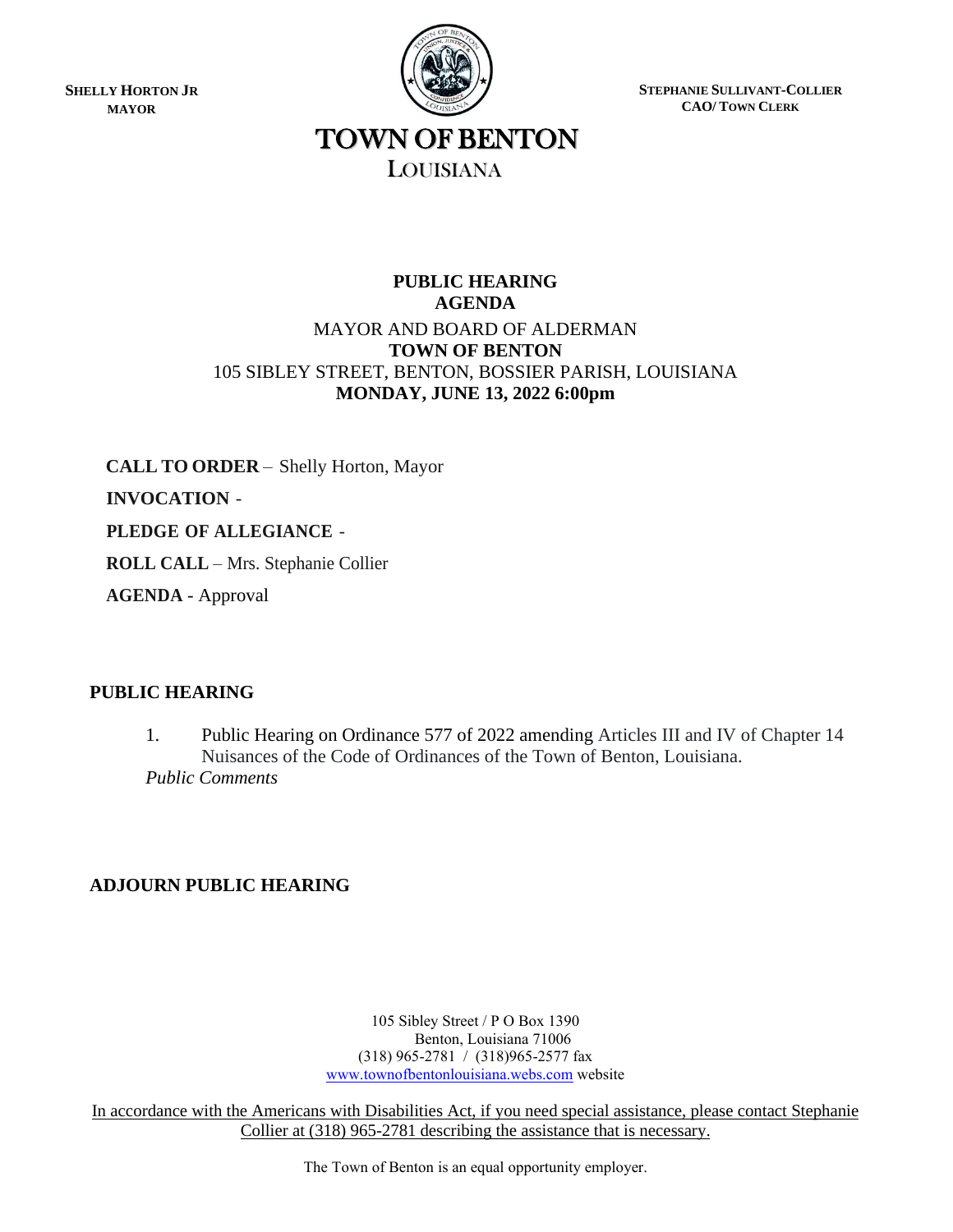## **REGULAR SESSION A**GENDA MAYOR AND BOARD OF ALDERMAN **TOWN OF BENTON** 105 SIBLEY STREET, BENTON, BOSSIER PARISH, LOUISIANA **MONDAY, JUNE 13, 2022, 6:00 PM**

**CALL TO ORDER** – Shelly Horton, Mayor **AGENDA** - Approval **ADOPTION OF MINUTES:** Adopt minutes of the May meeting

#### **Employee Service Award:** Jerry Gardner

#### **OLD BUSINESS**

1 Consider final vote for adoption of Ordinance 577 of 2022 amending Articles III and IV of Chapter 14 Nuisances of the Code of Ordinances of the Town of Benton, Louisiana. *Public Comments*

#### **NEW BUSINESS**

*2* Consider Resolution 10 of 2022 Final Plat Lost River preconstruction *Public Comments*

*3* Consider Resolution 11 of 2022 LCDBG Antidisplacement Policy *Public Comments*

4. Palmetto Park Insurance Claim *Public Comments* 

5 Mayor Horton update on projects. *Public Comments*

> 105 Sibley Street / P O Box 1390 Benton, Louisiana 71006 (318) 965-2781 / (318)965-2577 fax [www.townofbentonlouisiana.webs.com](http://www.townofbentonlouisiana.webs.com/) website

In accordance with the Americans with Disabilities Act, if you need special assistance, please contact Stephanie Collier at (318) 965-2781 describing the assistance that is necessary.

The Town of Benton is an equal opportunity employer.